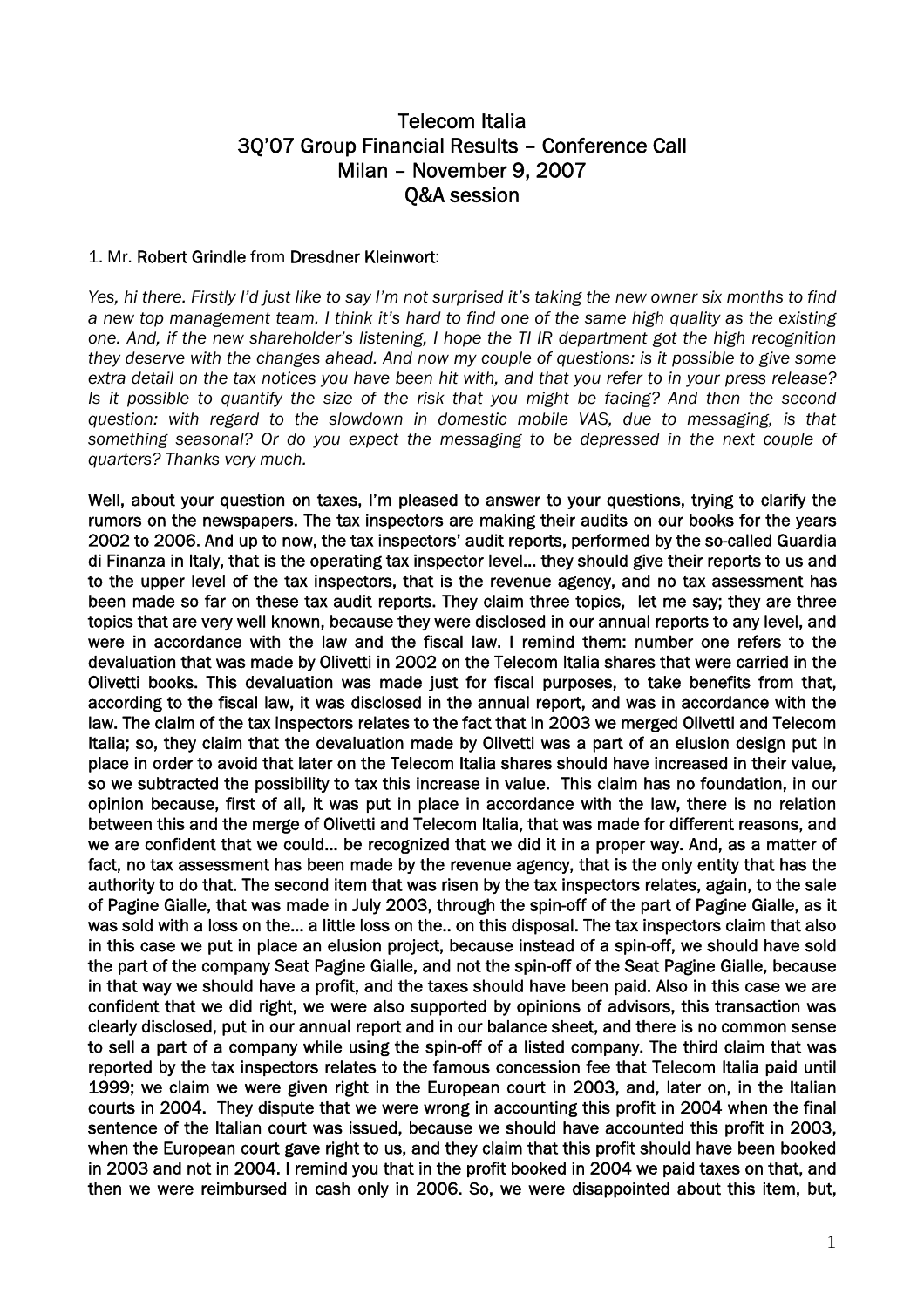anyway, we are, also in this case, confident of what we did, and we have tax experts' opinions on all of this item, that were issued previously than when we put in place all those transactions, and, also after the claims of the tax inspectors, our tax experts confirmed their opinions. These are the three items of tax inspectors. There is a fourth one that is talked about in the press, which relates to Blue. Blue, as you remember, was a company… a telecommunications company, it was spread off, and a part of them was assigned to different companies. We took the company, the empty company, with the tax carried on, and before doing this, we asked the tax authority for a ruling: a written request and a written answer from the tax authority recognized that we could do the transaction, and take the benefit of the tax carried by Blue. Later on, the tax inspectors denied the… what they did with the ruling, and also in this case we have experts' opinions that say that we were right with the ruling. Also in this case there are no tax assessments. So, on nothing of what is said by the press there is a tax assessment, there is only a tax report by tax inspectors. For which… I repeat, we are confident, and supported, about what we did; all this was clearly reported in our books. You ask what the amount of debt is: the theoretical amount of all this… amounts to 3.3 billion, but, I repeat, there is no foundation of this issue… in addition, the press also talks about VAT elusion or evasion that we should have put in place, but on this subject there is absolutely nothing, neither from tax inspectors, nor from anybody on this subject that relates to VAT. So, in this case we have nothing to say, because it's completely… there's no foundation on that. So, I hope that… I tried to explain what the situation is in a very clear way, but, anyway, I'm available to give you any further detail on this subject. Thank you.

Yes, first of all, thank you for your kind words on management. On the VAS, the trend is on messaging… we see on the fourth quarter, probably, a slight increase, around 2-2.3%. So, it has been mainly due to the seasonality on messaging due to the promotion on the summer side that we had on messaging.

*Thanks very much. That was very clear.* 

Thank you.

### 2. Mr. Damian Maltharp from Cazenove:

*Thank you very much, I've got two questions. First, you just… I suppose, you know, on your guidance about the full year net income, if I understood correctly, I would suggest a Q4 net income figure of 3-400 billion euros; given what you've been running at in the first three quarters, what should we be thinking about specifically that's going to dampen Q4? Is that just purely the fact that Q4 margins tend to be lower, or is there anything else below the EBITDA line that we should specifically be looking at? And the second question… it kind of relates to tax, but perhaps maybe a bit more positively this time: it looks like the corporate corporation tax rate reduction was approved yesterday; can you just let us know what impact will that have on your effective tax rate going forward? Thanks.* 

Thank you. For what regards net income, I remind you that the sold part cashed in that I mentioned before amounted to 500 million dollars, which equals to 360 million euros, net of book value it's about 100 million, and net of tax it's less than 200 million. So, this is the amount that we expect to book in the fourth quarter. Then there are no major issues that occur in the fourth quarter; of course we estimate in our forecast to account for any… properly, for all the evaluations that we have to make, for tax approvals, for... and so on and so forth. And what I said is that taking into account the consensus that talked about 2.5-2.6 billion, we are confident we'll deliver on that. I'm not saying we'll deliver less or more than that, if you say 2.5-2.6, we are confident that we'll deliver this kind of amount. Then, again on… you mentioned another question on taxes…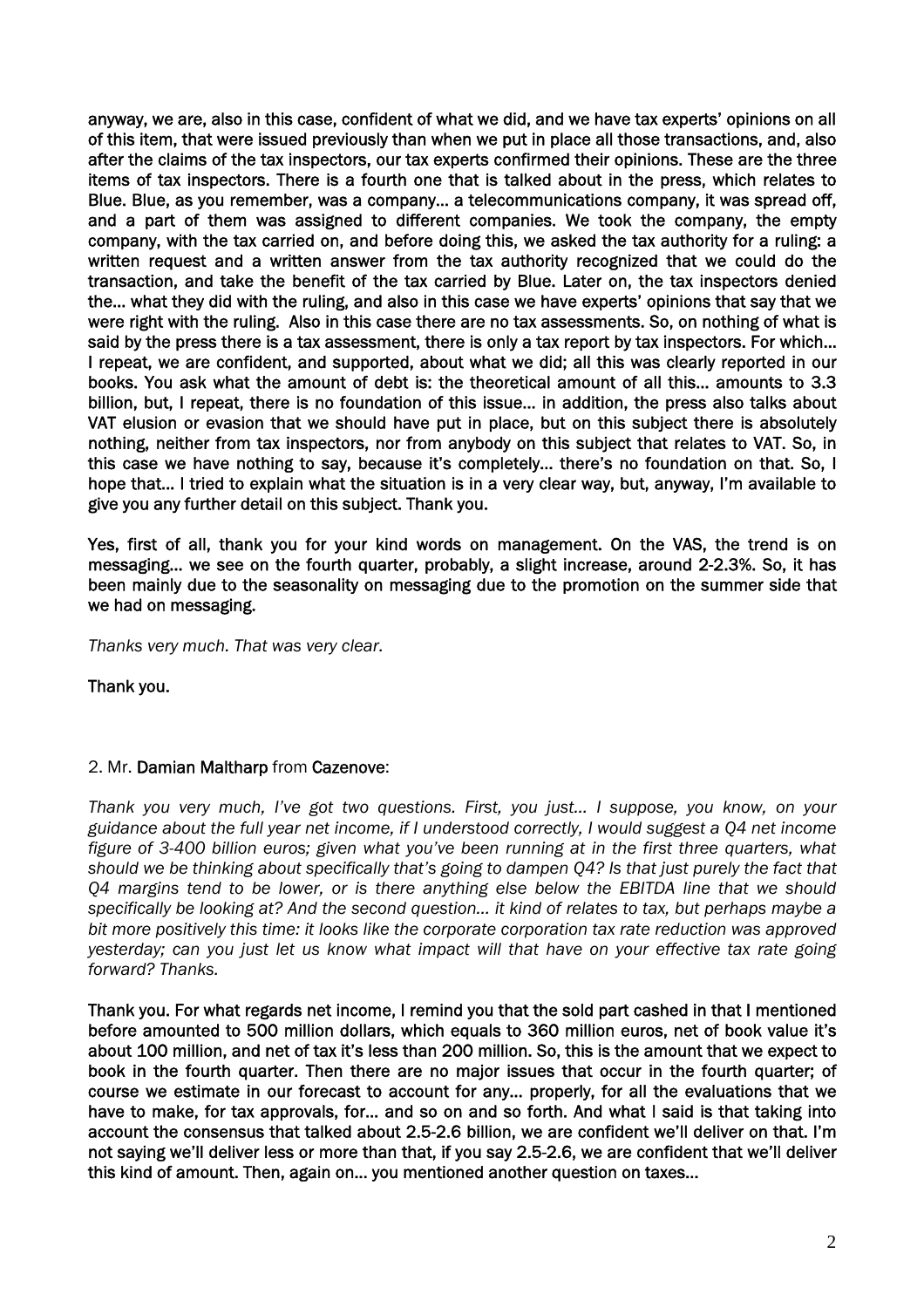*Yes, on the corporate tax…* 

… the tax rate of corporate… well, this is a usual issue that we have on the tax rate. I'll tell you again, the tax rate is based on the Italian taxable income, and the expected tax rate for the nine months is in the range of 43%, and we expect 46% by year-end. I said various times that the tax is calculated on the taxable income according to the Italian statutory books adjusted for dividends and other issues, that is 43% on that; in addition, we have to add the so-called IRAP, I-R-A-P, tax that is not calculated on the taxable income, but is calculated on some cost items, that accounts for another 10% of taxable income, roughly. So, on average, the tax burden is in the range of 43%, but, according to adjustments made, by year end we expect a tax rate of 46%. Again, don't calculate the tax amount to the consolidated profit before tax, because there is no relation between the consolidated profit before tax and the tax amount that is calculated according to the Italian statutory books in the way that I said.

*Actually, my question was more about the tax rate going forward…* 

The… it's then… you say that the so-called Finanziaria law has been approved, but it's not yet been approved; so, there is no… no… it should apply for next year, not for this year.

*So we shouldn't be thinking about any changes in the tax rate…* 

It has not been… it has not been approved. There is no change for this year in corporate tax. It's as usual, as I used to comment on taxes, as the calculation and the rate is always the same.

*Okay. Thank you.* 

Thank you.

### 3. Mr. Luigi Minerva from HSBC:

*Yes, good afternoon to everyone. I've got three questions, if I may. The first one is on the dividend guidance you issued at the Investor Day; can you confirm the 80-85% payout ratio? The second question on the regulatory review on network separation; my understanding is that, as the law stands at the moment, the NRA doesn't have the power to enforce any resolution, or to impose anything, they need to look for an agreement with you. If you can confirm that, and possibly give us an update on the regulatory review? And the final question: your basic broadband offer is now on 7 mega. If you can tell us a bit about the coverage of the (…), the technology collaboration you've made to reach that level, and what sort of investments did it require. Thank you very much.* 

Okay. For what regards the dividend guidance, we don't have any news on that, because we don't have a new plan, we didn't have a new talk with the new shareholders about that... so, from a manager standpoint we confirm that there is no reason to change that guidance, but, if there shall be a new guidance, it will be communicated… when it is available. Thank you.

Okay. For what concerns regulatory updates, we have for the moment, on the network separation, no further information. The only thing is that our position remains the one which I think is known. We believe, and, I think, also the NRA believes that any process on network separation will be much better to be agreed between the parties. And, so, what's next to come from a win-win situation for... not only for TI and the NRA, but for the overall market, so I think that is the spirit that we've… we have conducted the issue since we started with the NRA, and I think that this is the spirit which is remaining. I think that in the next months, if we will continue on this discussion, again, the spirit of reaching a win-win agreement for the entire market will be fundamental for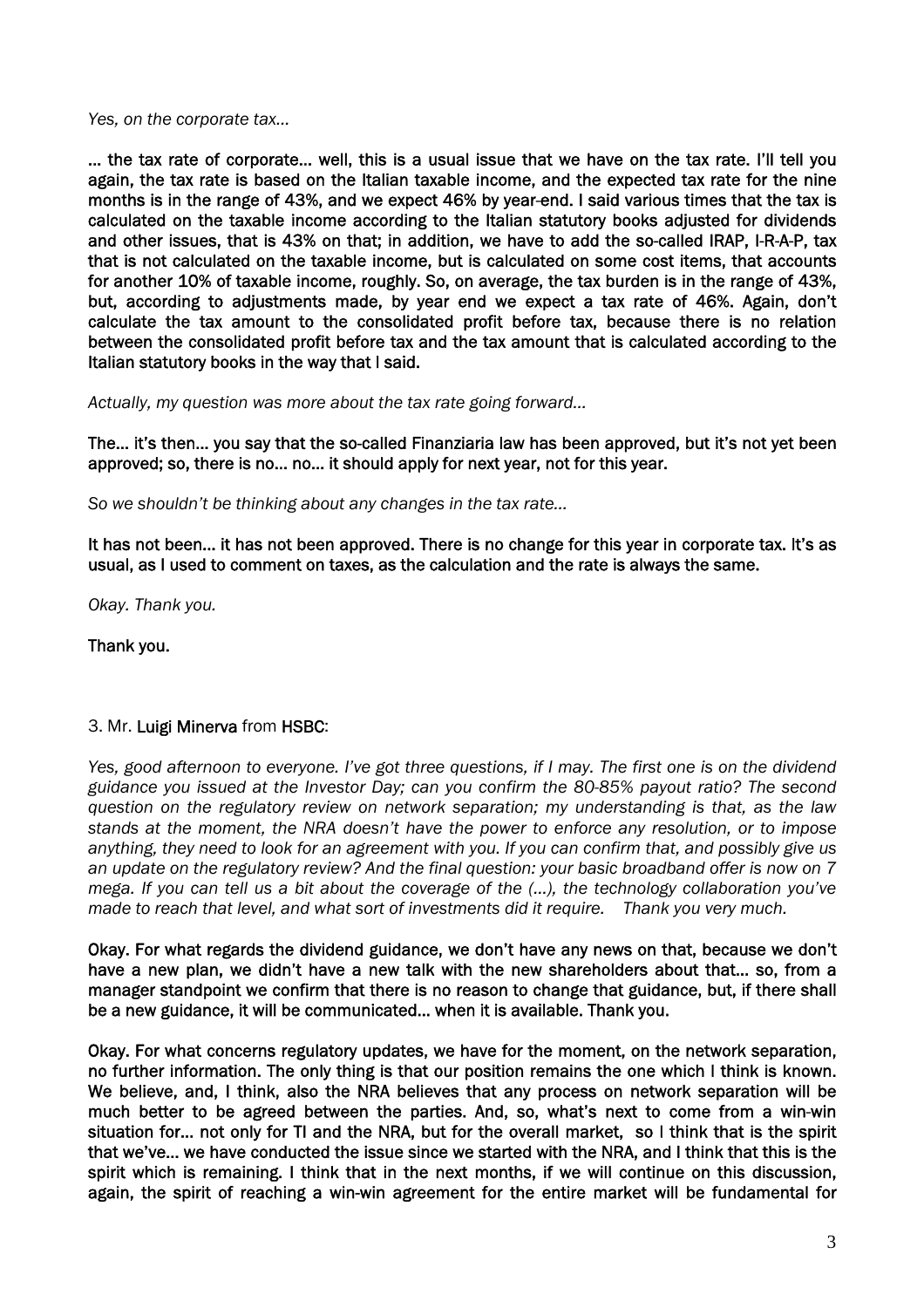addressing this issue. For what concerns the 7 megabit, we… you know, the upgrade investment is about 30 million euros, and the coverage of the service will hit, this year, 95% of coverage, and next year about 98.5%. So, we'll be able to deliver this performance around and across more than 7,000 local exchange switch of TI.

*Thank you very much.* 

Thank you.

### 4. Mr. Nick Delfas from Morgan Stanley:

*Yes, thanks very much indeed. Two questions: first of all, on page 5 of the operations' presentation. I just wanted to talk about the capex rise in 2007, because, obviously, you've given quite a lot of information about EBITDA and costs. What's lying behind that pretty big rise in capex year-on-year? And, secondly, is it still your views that EBITDA in 2008 is likely to be flat down, or how is that outlook changing? Thank you very much.* 

Okay. Mainly the capex driver… has been all driven by Brazil and, basically, the European broadband. So, on the… mainly on the domestic side, we had a… so, basically, an increase of about 60 million euros, 60-70 million euros, out of the 202, and this is mainly because of an HSDPA increase of deployment. So, we moved from 50 to 70% coverage, mainly due to the increase of coverage of DSL2+ and the migration of our basic offer, flat offer, to 7 megabit, from 2 mega, on flat… for… again, the flat… and the rest is European project and Brazil, which counts for the rest. So, it's about 110 million in Brazil and about 20 million for the European project. On Brazil: the main cost has been Information Technology; so, on IT, on the platforms, CORM… so on customer operations platforms of this year, so this is the main driver of the increase of capex that we had for Brazil. Your second question, sorry, was…?

*Yes, I was just wondering… I mean, at the Investor Day in March, it appeared that the outlook for 08 was still a little bit uncertain… and maybe it was going to be down on 07 at the EBITDA level… is that still the case?* 

No. I think that for 08… if we look at the trend that we are, again… looking at the profitability trends that we have seen on the domestic side, which are slightly improving compared to our targets, we have for the moment an 08 outlook that is, at least at the EBITDA level, for the domestic, in line with 07.

*And does that mean that you're happy with the dividend guidance around 10 cents as well?* 

Again, you know, we… we confirm that for what concerns 07 dividends, we have… reaching the targets is… and looking at the net income perspective for the year, we have absolutely no concern on what we have said in March for dividend.

*Okay. And do you expect the new (…) to take another look at that? Or do you think it will remain… the fact that the policy will remain the same?* 

Let me say that it is very difficult for me to forecast what the new shareholders could… imagine on this matter not having discussed with them on that. So… But, again, I repeat that for what concerns the financial objectives being matched, we don't see… and, in any case, the management will recommend to the new shareholder to respect the guidance on dividends that we have said in March.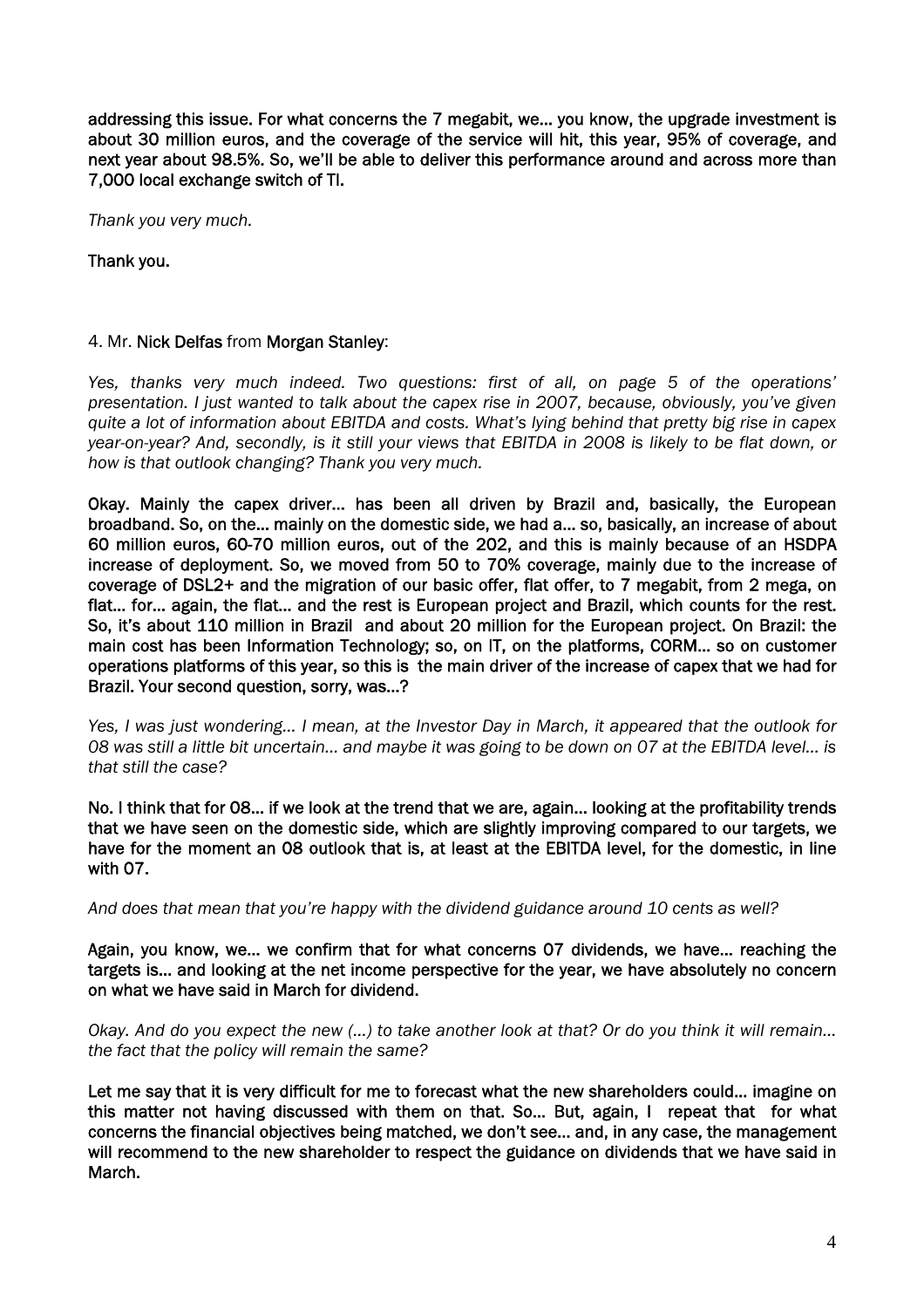*Okay. Thanks very much.* 

# Thank you.

# 5. Mr. James Rivett from Citygroup:

*Yes. I've just got a couple of questions. Is there anything within the improvements that you've seen in the domestic mobile market recently, is there anything to suggest that these trends shouldn't continue, and, indeed, accelerate as we go into… as we go into 2008? And, secondly, in terms of the European broadband businesses, the performance in all of them and the profitability revenue's strong, except for in France, where you're still struggling to reach an EBITDA positive and add customers. Do you think there's any conceit or chance you would think about exiting that business at any stage? Thanks.* 

Okay. Let me say, for what concerns the domestic mobile trend, that we… we see a… you know, in particular on the value-added service side, positive trends, not only for this year, but also for next year. So, we expect that VAS on revenue, for next year, will be really around 25%, looking at how especially new services are improving, like browsing and all interactive, because of the new technologies hat have been introduced. On our last Dealer Convention, 53% of the sale was non-GSM, which counted for more than 1 million 600,000 non-GSM handsets. So, we have introduced new packages, and new services, combining value-added services and voice, but also combining broadband mobile with value-added services and voice and fixed. So, we see this trend also with keeping the elasticity effect fine… you know, a solid perspective for the domestic mobile in 08. For what concerns the European broadband… for what concerns France: again, we believe we have improved significantly since a year, with almost 19% of EBITDA improvement in terms of percentage. We are going to post last Q EBITDA positive for France, which is even a quarter ahead of what we were expecting, compared to our plan. Then, let me say that, of course, the French business, taking into account how the French market today is standing, on the medium-long term, it's not a country in which we want to consolidate. And so, I don't deny that we have considered to exit France and, eventually, of swapping that investment or that sale, going to other European countries, or to consolidate our presence in other countries. So, this is something we're willing, of course, to take into account.

*Very clear. Thank you very much.* 

Thank you.

### 6. Mr. Justin Funnel from Credit Suisse:

*Thank you. I guess, just a feel for how one (…) competition is evolving in Q4. I think that there's been a bit of a vacuum in competition over the summer in Italian consumer broadband, which obviously is of July and also not as well as your efforts on retention; I believe there's a press got from Wind (…); do you think it's reasonable for you to maintain your line loss at these 200,000 a quarter, or should we expect it to take up again over the next twelve months? And the second on mobile is a similar question, really: you've obviously effectively cut your price after the Bersani Decree, whereas your competitors tried to rebalance, and you've taken some share since then. But now are we seeing your competition react? Are they cutting prices to try and slow down the market share gains you've had in domestic mobile? Thanks very much.*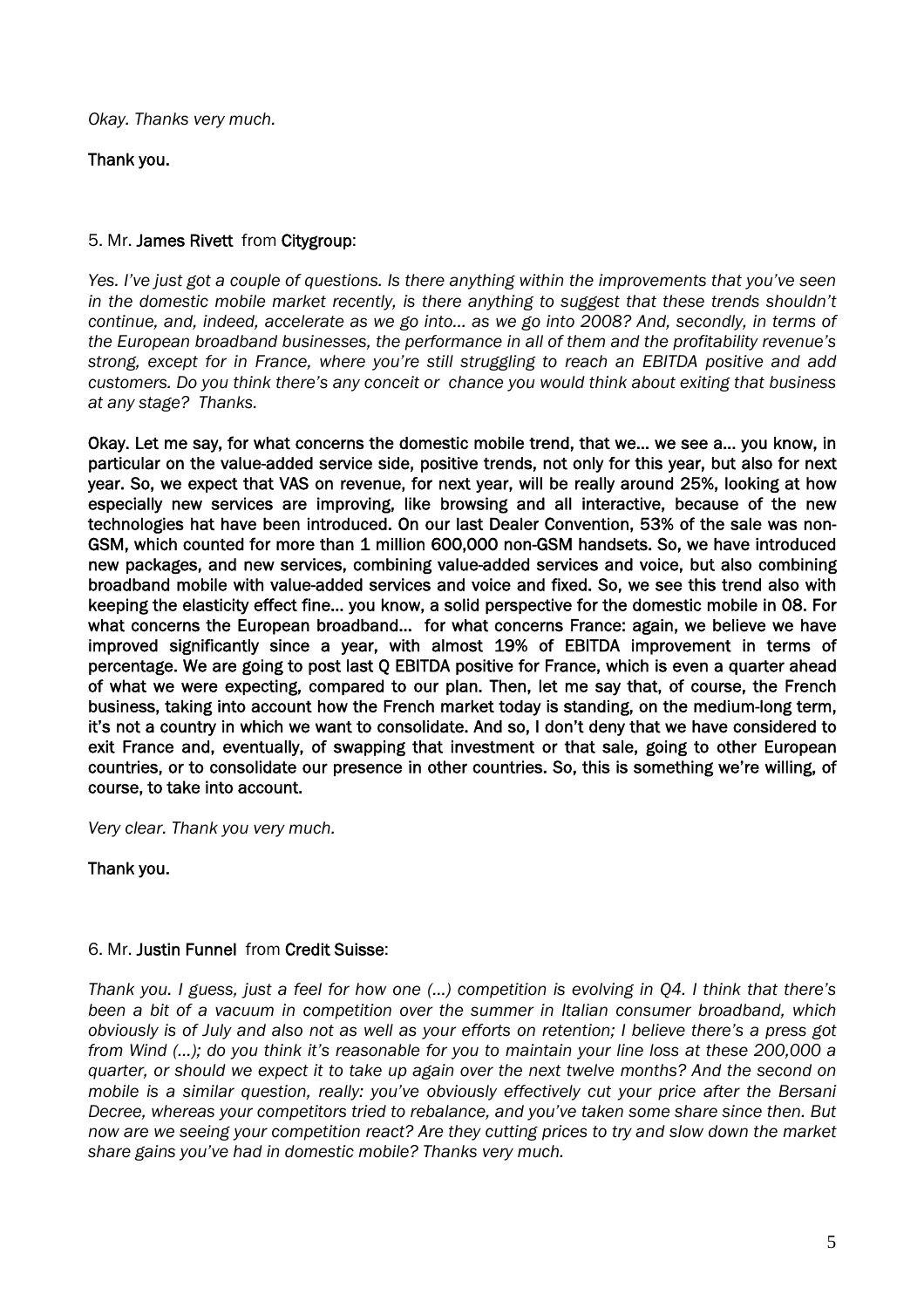Well, for what concerns wireline, it's absolutely true that Wind is strongly competing. We expect to see not a significant but, you know, a little rebounce on ULL takeout, and then takeoff on fourth Q, compared to third, which has been, relatively pure, again, with 160,000 ULL, compared to 260… or 290 in the second Q. So, it will probably hit a bit more than third Q for sure, also because of the end of the seasonality, but we don't really think it's going to be a 12 month period. It goes more on seasonality, and the overall pickup is more or less under control, taking into account the new offers, the strong migration that we are doing in bringing free customers into flat, the 7 megabit rollout, so the naked DSL offers that we're going to launch in 08 in the business and in the residential market, that will help also improving our offer presence. So, all these elements bring us to say that we're going to see more or less the same trend next year, without any, you know, big or strong impacts. For what concerns the mobile: the mobile trend, again… we… for what concerns the elasticity effect, you know, in particular combining this elasticity with the pricing plans that we have in the different seasons, is, you know… we don't forecast there, again, any signs of strong difference between what we are seeing now. Competition is more or less in line with what we've been doing, so we don't see any really strong pressure on the pricing side; the overall price per minute, you know, since the summer, but also in these first months after the summer period, did not really change so much compared to what we were forecasting. So, we don't see, also from that side, any big discontinuities on the pricing side.

*Thank you. Maybe just a follow-up question on consolidation of (…) a long awaited event in the Italian mobile everyone was hoping for it; do you see any sign that it may finally be becoming as of reports of 3 Italia being out for sale, do you see any sign that either you or your competitors might be able to buy this business and take it out of the market?* 

Well, we see… certainly, you know, in Italy, and this is another positive trend, a consolidation of the market. I think that the move of Vodafone in acquiring Tele2 is a sign that the market is going to move into a convergent market. Not only on fixed-to-mobile purely, but integrating broadband, IP solution, fixed, and mobile. This is something that, apart from us, Voda will pursue, Wind can pursue, so I think there is going to be a consolidation in any case around this model in the next few years, which is also positive because it's a model in which more and more the quality of valueadded services, because of the (…), and also the acceleration of the broadband market, will be fine for all the competitors. Not only on fixed, but in particular on mobile. So, I think this is positive, because when the major players in the market share the same model, the overall market starts growing fast, not only in the single lines of business, but overall. So, I think that's another positive element, apart from the consolidation.

*I'm sorry, are there any insights or is it just too difficult to know what's going to happen?* 

### It is very difficult, you know, to forecast anything.

*Okay. Thanks very much.* 

#### Thank you.

### 7. Mr. Simon Weeden from Goldman Sachs:

*Yes. I have two questions, if you don't mind. First, I wanted to know if you could update us on the extent of your cooperation with Telefonica in Germany, and where that might go next. And second, would be coming back to the tax question, should we take it from your previous answer that you're expecting to see a tax rate at about 46% in 2008 as well? Do you mean that the corporate tax reduction doesn't go through from the government? And… but if it does go through from the government, what would you expect the impact to be versus it doesn't? Thank you.*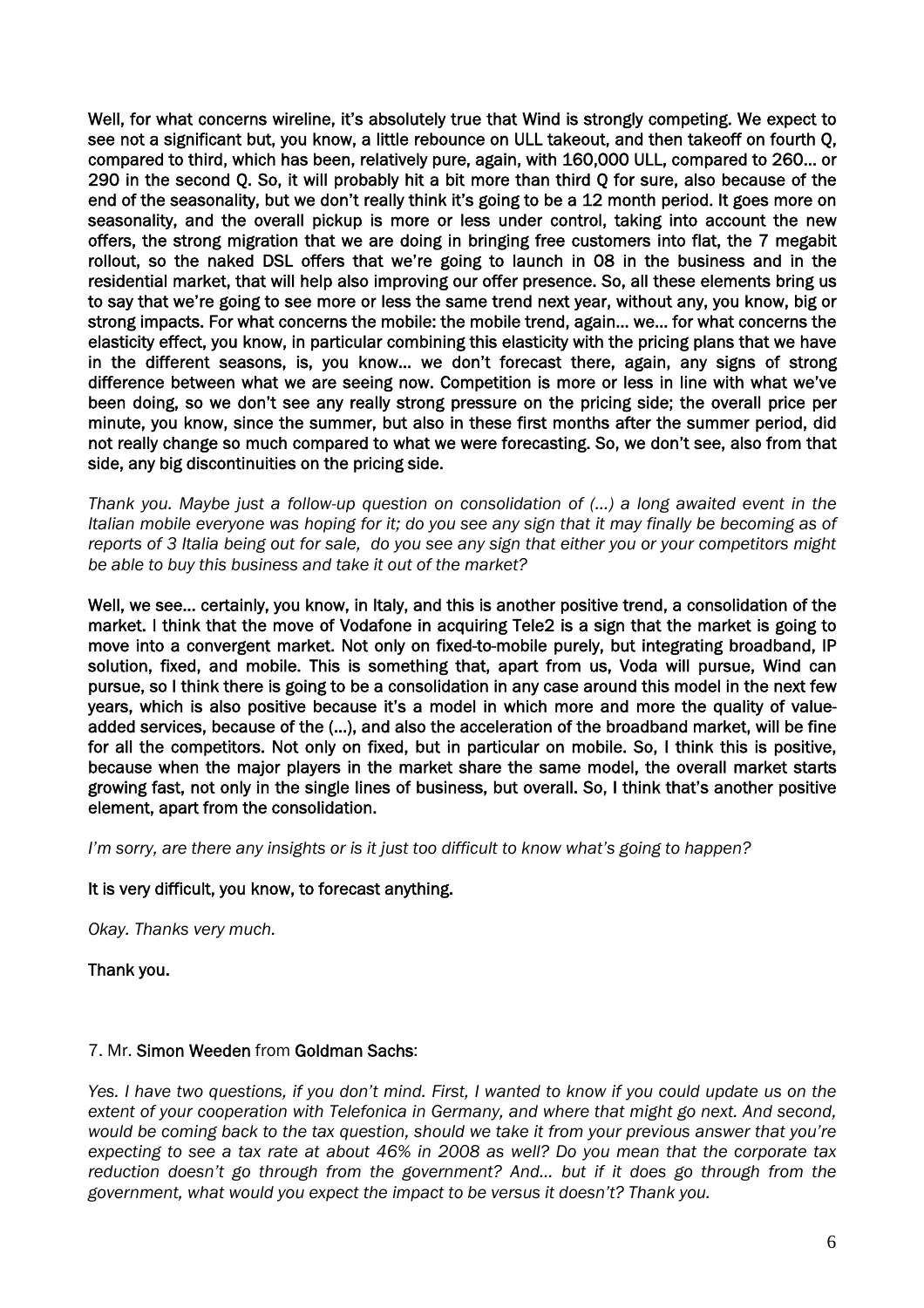Well, for what concerns the Telefonica, we basically stick with what we said previously. I think there are *n* areas of opportunity to work together to bring synergies. We estimate these synergies, potentially being around 500 million euros per year, for both… I think the areas where we can start working very soon are the areas we indicated, so the purchasing, the… basically, the joint R&D, the content side, as well, the international accounts… these are some of them… we started also a good relationship between the two companies in Germany, between O2 and Hansenet, on… a mobile virtual operator which is bringing us a successful… also there, there are areas in which we will see in particular on the IP side what we can do jointly. So, these are the areas where we very soon will start working with them.

For what regards your question, again on taxes: up to now there is no change in the tax law for corporate. Of course, if there will be any changes in 2007, then we will benefit from them, but the law that will rule this aspect has not yet been approved nor discussed. So, it will happen from next year. But we don't have any… any official information on this subject.

*So, there's nothing public that we can use as a template for understanding what the impact might be if it was approved?* 

# Sorry?

*I can't quite follow you… if I'm understanding you correctly, there isn't anything that's in the public domain yet anyway that would allow us to assess what the impact would be if the proposal was approved?* 

Well, of course if there is any assumption on the change in taxes, it's very easy to evaluate what the impact on our accounts is, but up to this moment there is no… no firm assumption that we may extrapolate for 2008, and absolutely not for 2007.

*Okay. Thank you very much.* 

Thank you.

### 8. Ms. Micaela Ferruta from Intermonte SIM:

*Thank you. Good afternoon. I have three questions, if I may: one regards broadband, again. I'd like to ask you: given the slight slowdown, which is of course also due to the seasonality in Q3, whether you can share with us a target of penetration for the broadband market for the end of the year and for 2008? And maybe tell us if you believe there is a further price cut, which you believe is needed, or would be needed, in order to achieve this penetration. And second question on mobile regulation: I've been reading in the press that the authority would… or is thinking about cutting mobile termination more than what it initially thought on 08, so I would like to have a comment on that and an update on that. And a final question: can you give us an update on the guidance for the group's capex for the end of this year? And just a clarification, I'm sorry, the fourth one: when you said synergies with Telefonica around 500 million per year for both, so to be split between you and Telefonica, or you meant each? Sorry. Thank you.* 

### No. both… both.

*Thanks.*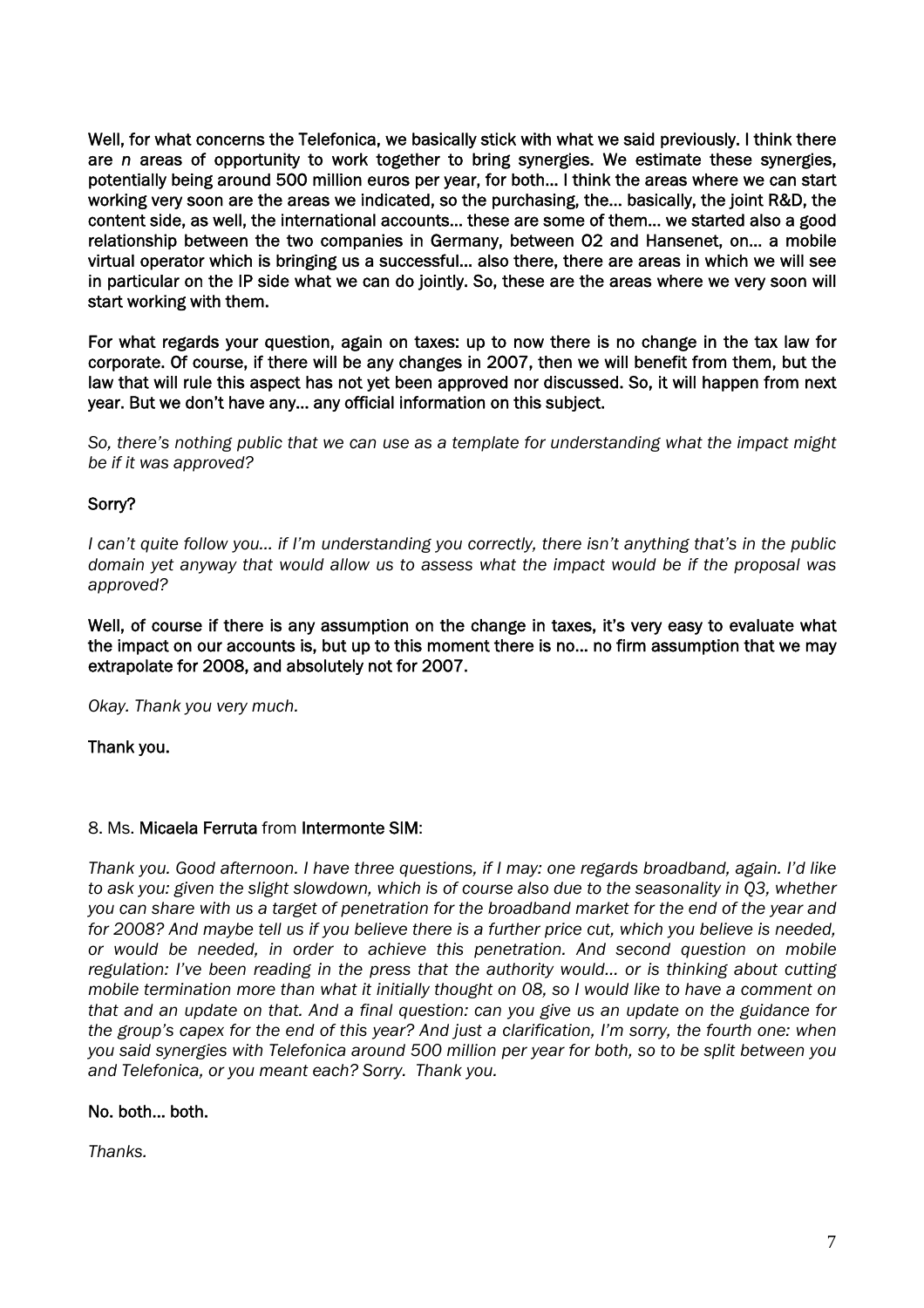Okay. For what concerns broadband, we have an expectation of penetration for broadband for the year end of about 45% on total lines. We think that the trend on the next… for next year should be about 50-52%. We believe that the trend in the next two years will be near 60%. Of course there are two drivers for this increase in penetration of about 15-20% compared to, let's say, September, which is, on one side, further price readjustment, but also the mix, and so the progressive penetration of dual play and triple play programs. So these are mainly the drivers that we see, which were also the main cause for the slight increase of penetration that we have forecasted and that we have seen in these years. For what concerns mobile termination… well, you know, we cannot exclude any revision of it, but we have no, basically, not only information, but we didn't have any discussion for the moment with the NRA. So, it is still a possibility, but, again, no… no… any official meeting or any official contact with the NRA on that matter. Your third question was an insight… sorry, on the capex guidance for the year end: capex will be about 5.5-5.7 billion at the year end. This is the capex figure that we see for 07.

*Thank you very much. Can I ask what the share of the domestic is going to be out of this 5.5-5.7 billion?* 

# About 3 billion is the domestic side.

*Okay. Thank you.* 

### 3.5… sorry.. 3.5

*Okay. Thanks.* 

# 3.5; Thank you.

### 9. Mr. James Brittain from Leheman Brothers:

*Thank you very much. The first question is just on your interest burden: basically, the cost of debt is currently 5-5.5%; do you see this trending up slightly in 2008? And then the second area is around your push into postpaid in mobile: do you actually see the current of postpaid connections to be stable, or is it likely to increase from here? So increase from the 24% of gross connections you've had year to date and do you know yet whether you're seeing an increase in consumer ARPU when you pull an existing prepaid customer over to postpaid? And then how much by? And then finally: what capex do you actually spend on handsets for these 1.8 million postpaid connections for this year?* 

Well, for what regards your question on the interest burden: now the average cost of our debt is in the range, as I said, of 5.5; we don't expect it to go up in 08, because, as you know, 70% of our interest cost is fixed, only 30% is variable. So, we don't expect any of this in 2008. According to expected word… of course.

### *Okay, thanks.*

For what concerns the… we basically see a trend for postpaid increasing. So, all our offers are in that direction. So, this not only in the business, but also in the consumer. We can… we have… you know, taking into account that the most of this ARPU is coming from business, we are seeing… sorry… the postpaid is coming from the business… we see an increase of about 10 euros on the ARPU on a year-by-year on the business, because of postpaid… so, which is moving from 65… to 75 to 80 euros on the business side. So, again, we don't see any stop on that going forward…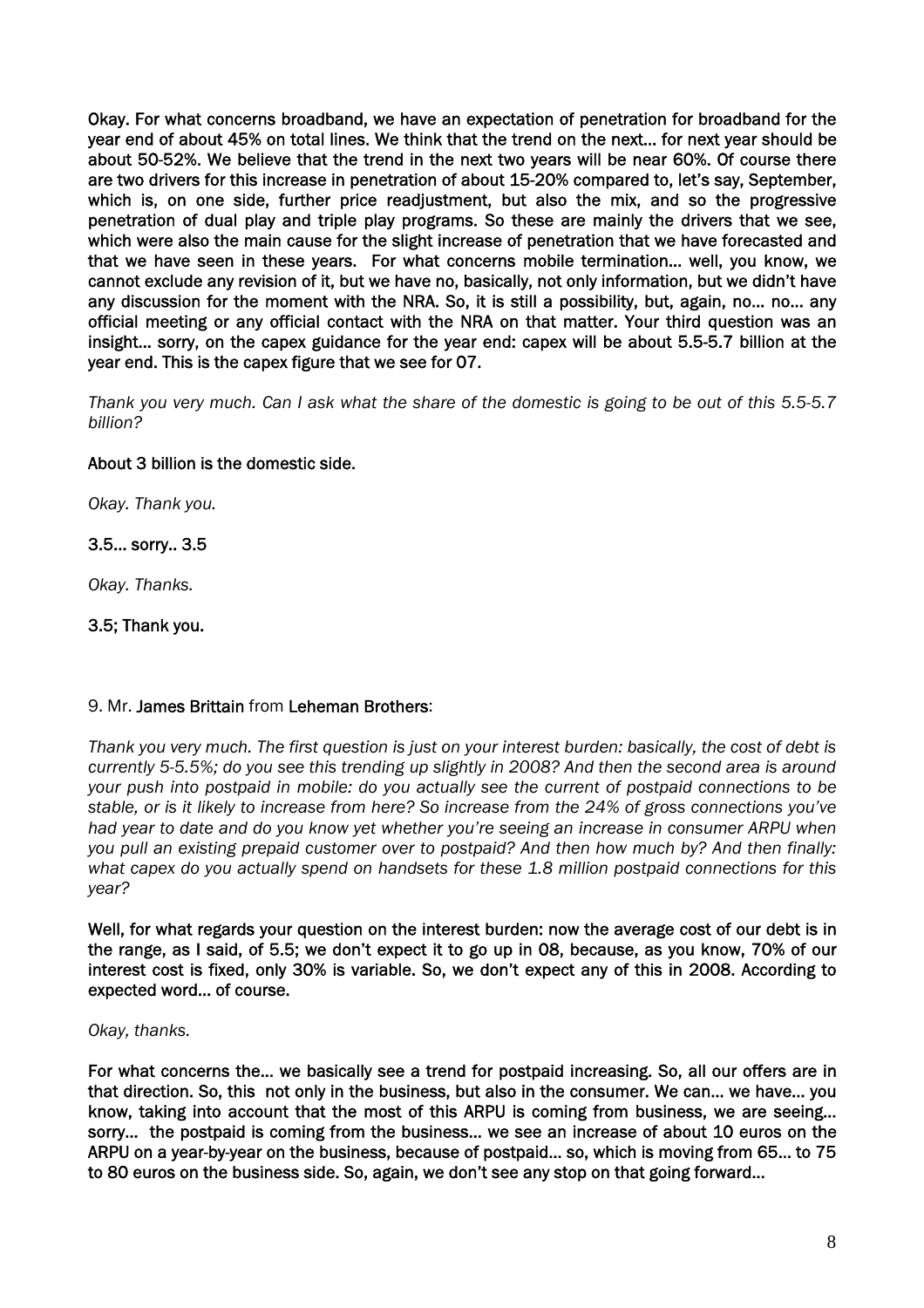*Sorry for interrupting, but you said on the consumer side, where you're pulling over prepaid customers to postpaid, are you seeing a positive impact on their spend?* 

Yes. On the consumer side also, we see an improvement of the ARPU, which is about 10-15%, depending, of course, on which profile of customer it reaches. So, you know, let's say, the overall is around 10%. For what concerns the mobile handsets capex, including business customers it's about 250 million euros.

*Okay. Fantastic. Thank you.* 

Thank you.

#### 10. Mr. Guilleum Tastet from Oddo Securities:

*Yes. Good afternoon. I was wondering if you could update us on your convergence strategy in Brazil; how your Home-zone offer is going on, and (…) Francois for business? Thank you.* 

#### Sorry, can you speak louder? I missed your question, I'm sorry.

*Can you hear me better now?* 

#### Yes. Fine.

*Well, I wanted to know if you could update us on the development of your convergence offers in Brazil, especially on the residential and on the business side. Thank you.* 

Yes. The convergence's really moving very well. You know, the TIM Casa product in Brazil is taking up very well, so the Home-zone product. So, we are looking at launching… when we will bid for UMTS next year, also convergent products, you know, using UMTS for mobile data. We think that mobile data in Brazil will catch up pretty well, because, especially… not only for UMTS, but also in the future, when after UMTS you will have high speed HSDPA networks, because of the performance that you can get on mobile connections that are better than the ones you can have today on fixed, in which today actually you carry around 1 megabit on fixed. So, we believe we will concentrate our efforts in these two areas in 08 to push convergence.

*Okay. Thanks very much.* 

Thank you.

#### 11. Mr. Roberto Condulmari from Kairos:

*Yes, more than a question I wanted to, you know, make a comment on… if you want, an intervention...* support of the questions that were asked on the impact of the future tax reform. I *have to say I personally find it a bit surprising that a company of the size of Telecom Italia with a lot of people in the tax department doesn't have an idea of what, you know, the effects of the tax reform may be, because we speak to a lot of companies in this country, and most of them have at least tried to give an idea… it's not… so, maybe it would be better to reformulate your answer. Maybe… I wouldn't have anything against it, if you say: we are not prepared to make any comment. But, to be frank with you, I find it a bit surprising that you say you don't have an estimate; or you*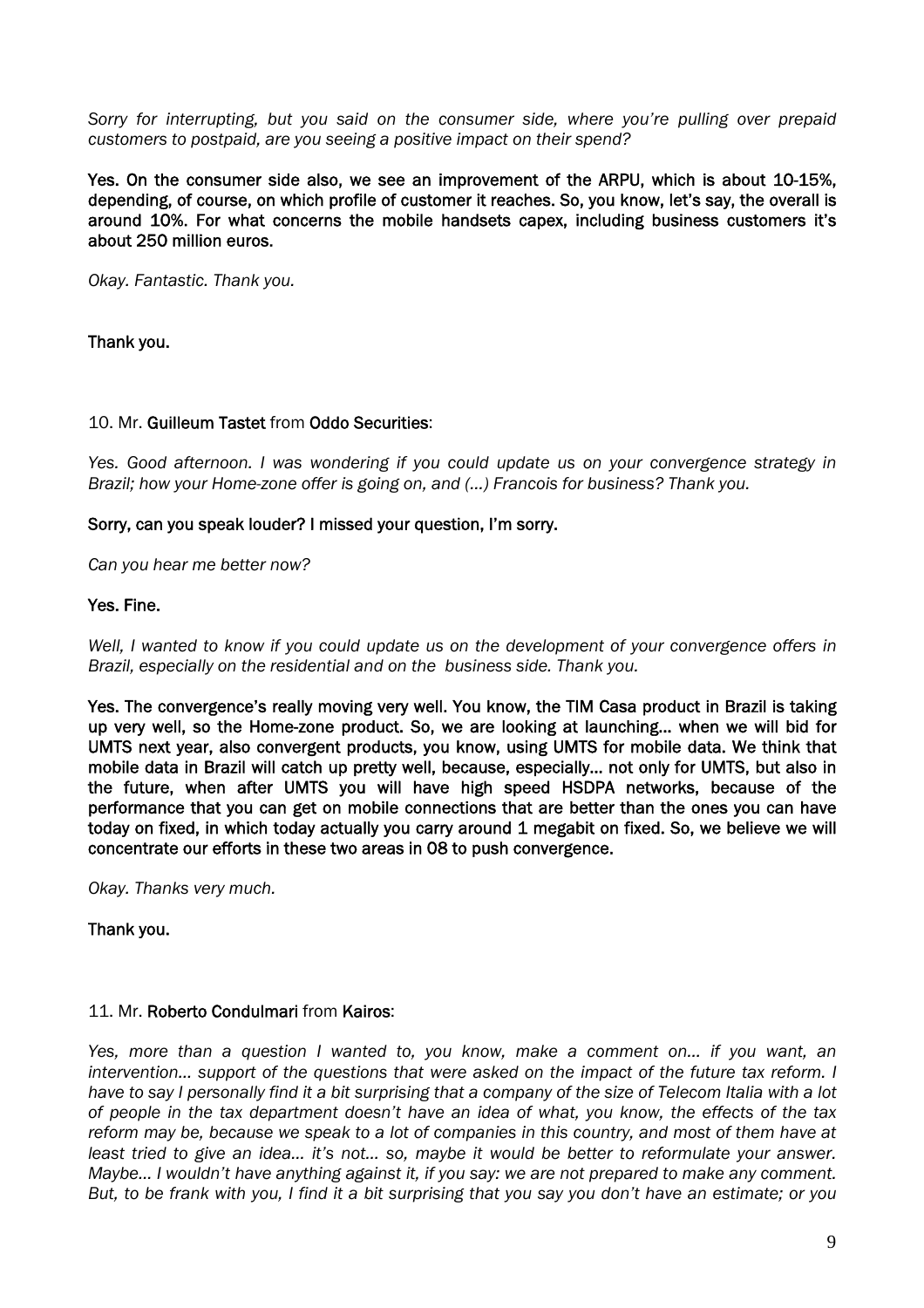*haven't looked at it… there's plenty of newspaper articles… written not by people like me, but by experts, about the impact. So, you now, can you elaborate a bit more on this issue? And on why you don't want to make any statement. I would understand if you don't, but, can you at least give us… I wouldn't say a better answer, but, you know, a different answer. Thank you.* 

Well, I don't have a different answer on this subject, because we're used to making estimate assumptions on a firm basis, so I won't say that we didn't read the newspapers or we didn't know what is circulating in the government about that; what I say is that on this assumption we calculated the estimates for the tax in our forecast for this year, and we will consider this for next year as soon as we will have firm assumptions for what regards the law on the taxes. So, this is what I said and what I confirm on that.

*Okay. But just to give a clarification: you have an idea. You don't want to tell us. But you have an idea based… if what…* 

# But well….

*Cause otherwise it would be a bit surprising, you see… if you don't have an idea.* 

Well... quite frankly, I don't think I understand your point on this issue, because I have ideas on different aspects of… with what are formulating on the so-called Finanziaria law, and so on and so forth. As soon as this is under discussion, under change in the two houses of the Parliament, the government is debating on that… I don't, quite frankly… I don't see any reason to debate on that, as we don't have any firm conclusion on the different aspect. We can debate on personal… on what we think about that, but from the company standpoint, I don't have anything to add… to what I said, because there is no impact for what regards our forecast on 2007. We are not talking about 2008, so there is no reason to dispute about what will happen on the tax, corporate tax for the… what is going on in the Parliament. That's it. This doesn't mean that a company of this size doesn't know what is happening in the Parliament, and so on and so forth. Of course we do. But there is no firm consideration on which to debate in a conference call like this that relates to the results of the nine months of 2007 and the expectations about our targets for 2007. I don't know if I formulated by answer in a better or worse way than before…

*I think a bit more understandable.* 

### I hope I formulated… Sorry?

*To me it's more understandable than the answer you gave before. Yes. Thank you very much.* 

### Thank you very much.

*Thank you.* 

Thank you.

#### 12. Mr. Justin Funnel from Credit Suisse:

*Yes, just some follow-up, actually. So far this year there's been minimal impacts on your revenues from roaming; you quantified it and it's quite low. I think, if I'm right, Telecom Italia cut its retail process on roaming towards the end of Q3. I was just wondering what sort of discontinuity at all that we should expect for Q4 from that? If you could quantify it, that would be very helpful. Secondly, Moodies in a report of this year said that they would sort of like you to cut… so, TI to cut*